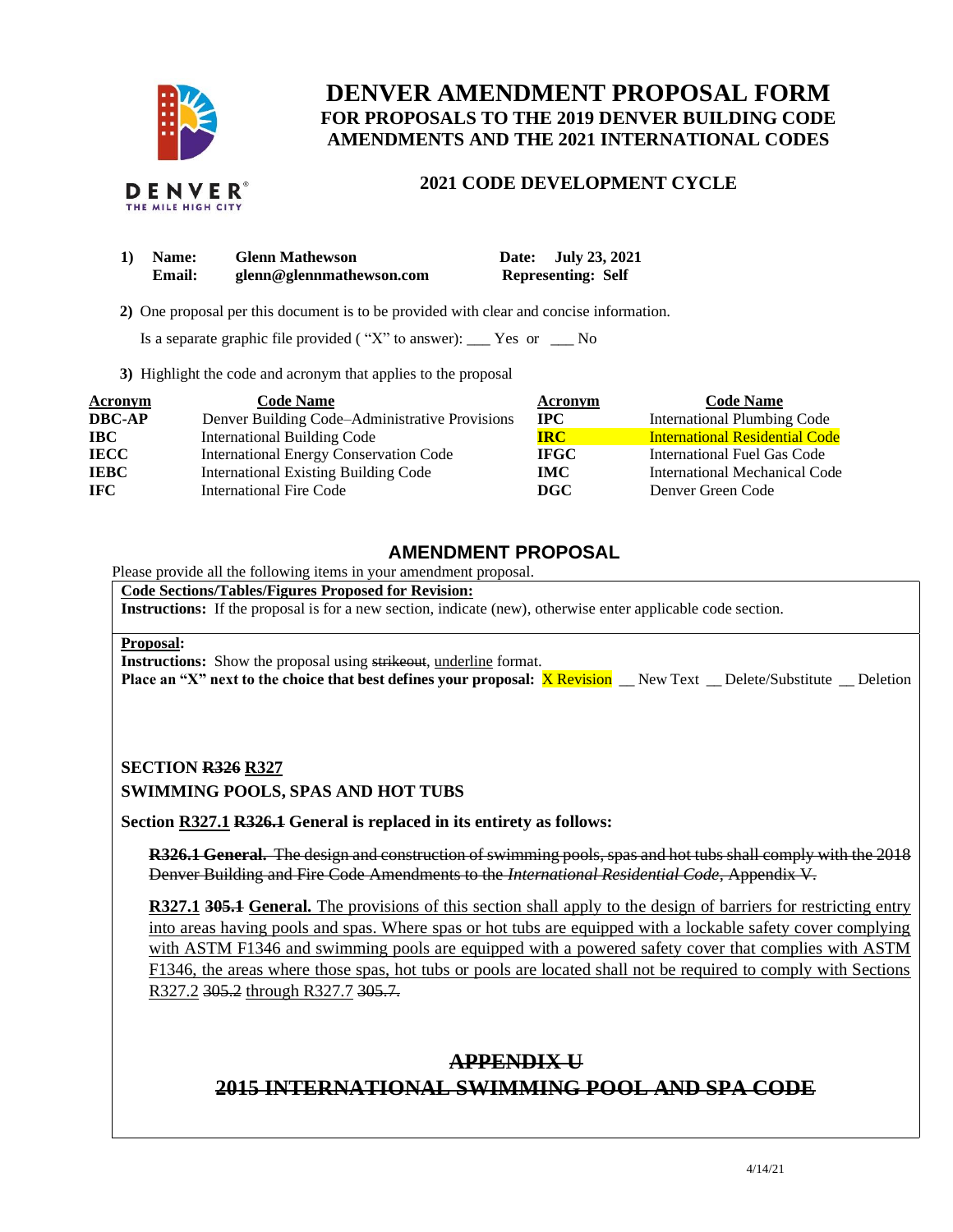### **Section 305 of the 2018 International Swimming Pool and Spa Code is added as follows:**

### **SECTION 305**

### **BARRIER REQUIREMENTS**

**305.1 General.** The provisions of this section shall apply to the design of barriers for pools and spas. These design controls are intended to provide protection against the potential drowning and near drowning by restricting access to such pools or spas. These requirements provide an integrated level of protection against potential drowning through the use of physical barriers and warning devices.

### **Exceptions:**

1. Spas and hot tubs with a lockable *safety cover* that complies with ASTM F 1346.

2. Swimming pools with a powered *safety cover* that complies with ASTM F 1346.

**R327.1.1 305.1.1 Construction fencing required.** The construction sites for in-ground swimming pools an spas shall be provided with construction fencing to surround the site from the time that any excavation occurs up to the time that the permanent barrier is completed. The fencing shall be not less than 4 feet (1219 mm) in height.

**R327.2 305.2 Outdoor swimming pools and spas.** Outdoor pools and spas and indoor swimming pools shall be surrounded by a barrier that complies with Sections R327.2.1 305.2.1 through R327.7 305.7.

**R327.2.1 305.2.1 Barrier height and clearances.** Barrier heights and clearances shall be in accordance with all of the following:

- 1. The top of the barrier shall be not less than 48 inches (1219 mm) above grade where measured on the side of the barrier that faces away from the pool or spa. Such height shall exist around the entire perimeter of the barrier and for a distance of 3 feet (914 mm) measured horizontally from the outside of the required barrier.
- 2. The vertical clearance between grade and the bottom of the barrier shall not exceed 2 inches (51 mm) for grade surfaces that are not solid, such as grass or gravel, where measured on the side of the barrier that faces away from the pool or spa.
- 3. The vertical clearance between a surface below the barrier to a solid surface, such as concrete, and the bottom of the required barrier shall not exceed 4 inches (102 mm) where measured on the side of the required barrier that faces away from the pool or spa.
- 4. Where the top of the pool or spa structure is above grade, the barrier shall be installed on grade or shall be mounted on top of the pool or spa structure. Where the barrier is mounted on the top of the pool or spa, the vertical clearance between the top of the pool or spa and the bottom of the barrier shall not exceed 4 inches (102 mm).

**R327.2.2 305.2.2 Openings.** Openings in the barrier shall not allow passage of a 4-inch-diameter (102 mm) sphere.

**R327.2.3 305.2.3 Solid barrier surfaces.** Solid barriers that do not have openings shall not contain indentations or protrusions that form handholds and footholds, except for normal construction tolerances and tooled masonry joints.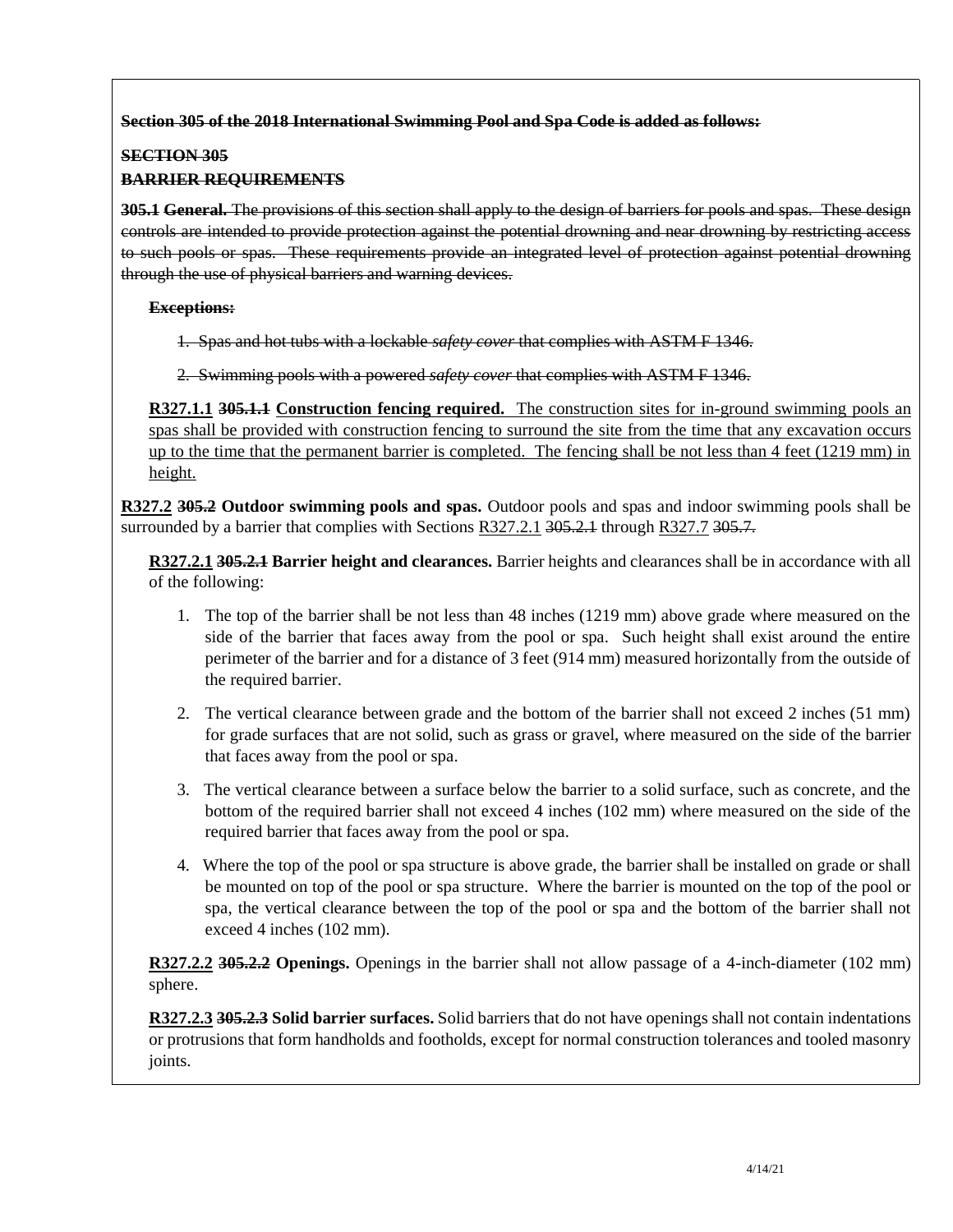**R327.2.4 305.2.4 Mesh fence as a barrier.** Mesh fences, other than chain link fences in accordance with Section R327.2.7 305.2.7, shall be installed in accordance with the manufacturer's instructions and shall comply with the following:

- 1. The bottom of the mesh fence shall be not more than 1 inch (25 mm) above the deck or installed surface or grade.
- 2. The maximum vertical clearance from the bottom of the mesh fence and the solid surface shall not permit the fence to be lifted more than 4 inches (102 mm) from grade or decking.
- 3. The fence shall be designed and constructed so that it does not allow passage of a 4-inch (102mm) sphere under any mesh panel. The maximum vertical clearance from the bottom of the mesh fence and the solid surface shall not be more than 4 inches (102 mm) from grade or decking.
- 4. An attachment device shall attach each barrier section at a height not lower than 45 inches (1143 mm) above grade. Common attachment devices include, but are not limited to, devices that provide the security equal to or greater than that of a hook-and-eye type latch incorporating a spring-actuated retaining lever such as a safety gate hook.
- 5. Where a hinged gate is used with a mesh fence, the gate shall comply with Section 305.3.
- 6. Patio deck sleeves such as vertical post receptacles that are placed inside the patio surface shall be of a nonconductive material.
- 7. Mesh fences shall not be installed on top of on-ground *residential* pools.

**R327.2.4.1 305.2.4.1 Setback for mesh fences.** The inside of a mesh fence shall be not closer than 20 inches (508 mm) to the nearest edge of the water of a pool or spa.

**R327.2.5 305.2.5 Closely spaced horizontal members.** Where the barrier is composed of horizontal and vertical members and the distance between the tops of the horizontal members is less than 45 inches (1143 mm), the horizontal members shall be located on the pool or spa side of the fence. Spacing between vertical members shall not exceed 1<sup>3</sup>/<sub>4</sub> inches (44 mm) in width. Where there are decorative cutouts within vertical members, spacing within the cutouts shall not exceed  $1\frac{3}{4}$  inches (44 mm) in width.

**R327.2.6 305.2.6 Widely spaced horizontal members.** Where the barrier is composed of horizontal and vertical members and the distance between the tops of the horizontal members is 45 inches (1143 mm) or more, spacing between vertical members shall not exceed 4 inches (102 mm). Where there are decorative cutouts within vertical members, the interior width of the cutouts shall not exceed 1¾ inches (44 mm).

**R327.2.7 305.2.7 Chain link dimensions.** The maximum opening formed by a chain link fence shall be not more than 1¾ inches (44 mm). Where the fence is provided with slats fastened at the top and bottom which reduce the openings, such openings shall be not more than  $1\frac{3}{4}$  inches (44 mm).

**R327.2.8 305.2.8 Diagonal members.** Where the barrier is composed of diagonal members, the maximum opening formed by the diagonal members shall be not more than 1¾ inches (44 mm). The angle of diagonal members shall be not greater than 45 degrees (0.79 rad) from vertical.

**R327.2.9 305.2.9 Clear zone.** Where equipment, including pool equipment such as pumps, filters and heaters, is on the same lot as a pool or spa and such equipment is located outside of the barrier protecting the pool or spa, such equipment shall be located not less than 36 inches (914 mm) from the outside of the barrier. There shall be a clear zone of not less than 36 inches (914 mm) between the exterior of the barrier and any permanent structures or equipment such as pumps, filters and heaters than can be used to climb the barrier.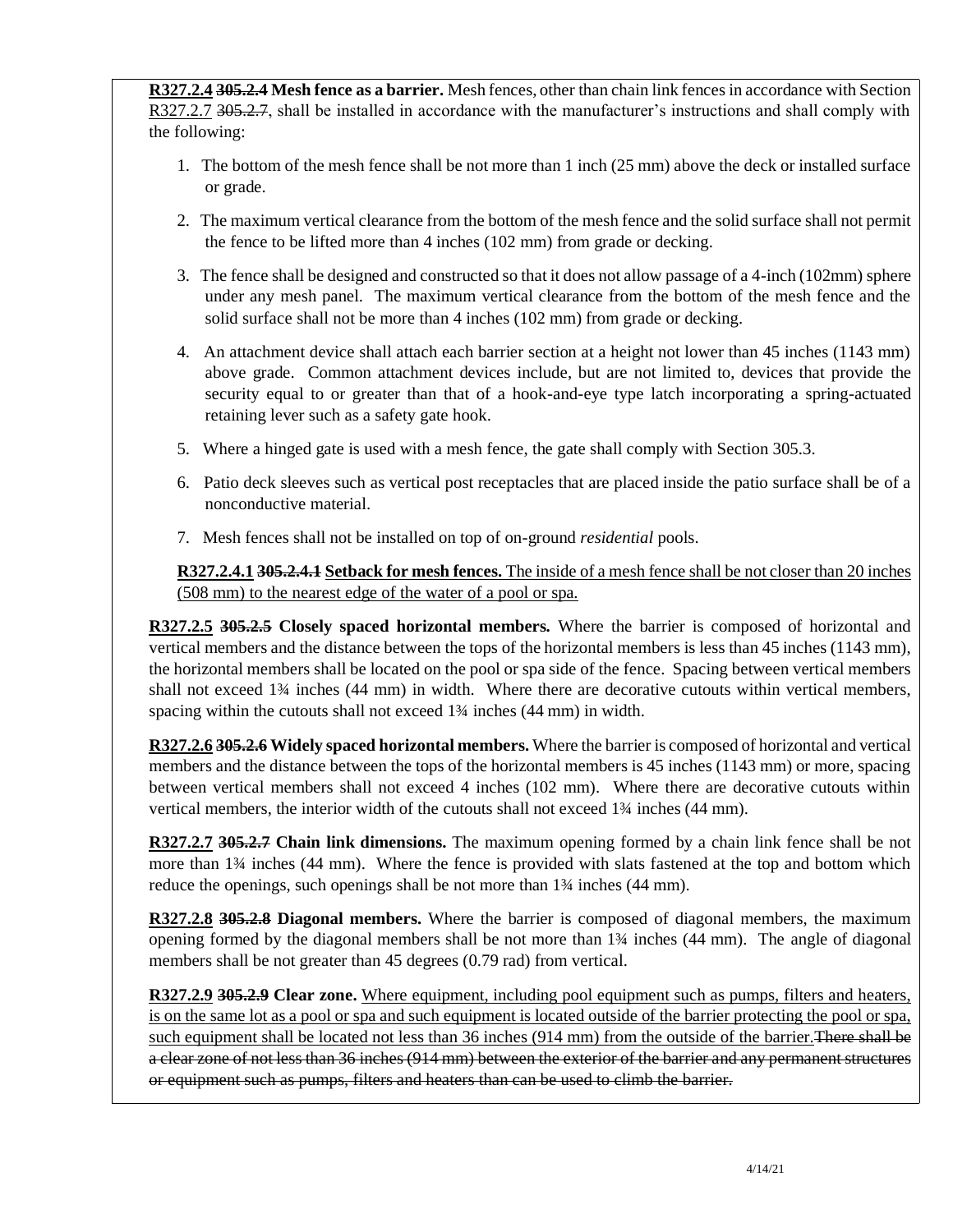**305.2.10 Poolside barrier setbacks.** The pool or spa side of the required barrier shall be not less than 20 inches (508 mm) from the water's edge.

**R327.3 305.3 Doors and gates Gates.** Access gates Doors and gates in barriers shall comply with the requirements of Sections R327.3.1 305.3.1 through R327.3.3 305.3.3 and shall be equipped to accommodate a locking device. Pedestrian access doors and gates shall open outward away from the pool or spa, shall be self-closing and shall have a self-latching device.

**R327.3.1 305.3.1 Utility or service doors and gates.** Doors and gates not intended for pedestrian use, such as utility or service doors and gates, shall remain locked when not in use.

**R327.3.2 305.3.2 Double or multiple doors and gates.** Double doors and gates or multiple doors and gates shall have not fewer than at least one leaf secured in place and the adjacent leaf shall be secured with a selflatching device. The gate and barrier shall not have openings larger than  $\frac{1}{2}$  inch (12.7 mm) within 18 inches (457 mm) of the latch release mechanism. The self-latching device shall comply with the requirements of Section 305.3.3.

**305.3.3 Latches.** Where the release mechanism of the self-latching device is located less than 54 inches (1372 mm) from grade, the release mechanism shall be located on the pool or spa side of the gate not less than 3 inches (76 mm) below the top of the gate, and the gate and barrier shall not have openings greater than ½ inch (12.7 mm) within 18 inches (457 mm) of the release mechanism.

**R327.3.3 305.3.3 Latch release.** For doors and gates in barriers, the door and gate latch release mechanisms shall be in accordance with the following:

1. Where door and gate latch release mechanisms are accessed from the outside of the barrier and are not of the self-locking type, such mechanism shall be located above the finished floor or ground surface in accordance with the following:

1.1. At public pools and spas, not less than 52 inches (1219 mm) and not greater than 54 inches (1372 mm).

1.2. At residential pools and spas, not less 54 inches (1372 mm).

2. Where door and gate latch release mechanisms are of the self-locking type such as where the lock is operated by means of a key, an electronic opener or the entry of a combination into an integral combination lock, the lock operation control and the latch release mechanism shall be located above the finished floor or ground surface in accordance with the following:

2.1. At public pools and spas, not less than 34 inches and not greater than 48 inches (1219 mm).

2.2. At residential pools and spas, at not greater than 54 inches (1372 mm).

3. At private pools, where the only latch release mechanism of a self-latching device for a gate is located on the pool and spa side of the barrier, the release mechanism shall be located at a point that is at least 3 inches (76 mm) below the top of the gate.

**R327.3.4 305.3.4 Barriers adjacent to latch release mechanisms.** Where a latch release mechanism is located on the inside of a barrier, openings in the door, gate and barrier within 18 inches (457 mm) of the latch shall not be greater than  $1/2$  inch (12.7 mm) in any dimension.

**R327.4 305.4 Structure wall as a barrier.** Where a wall of a dwelling or structure serves as part of the barrier and where doors, gates, or windows provide direct access to the pool or spa through that wall, one of the following shall be required: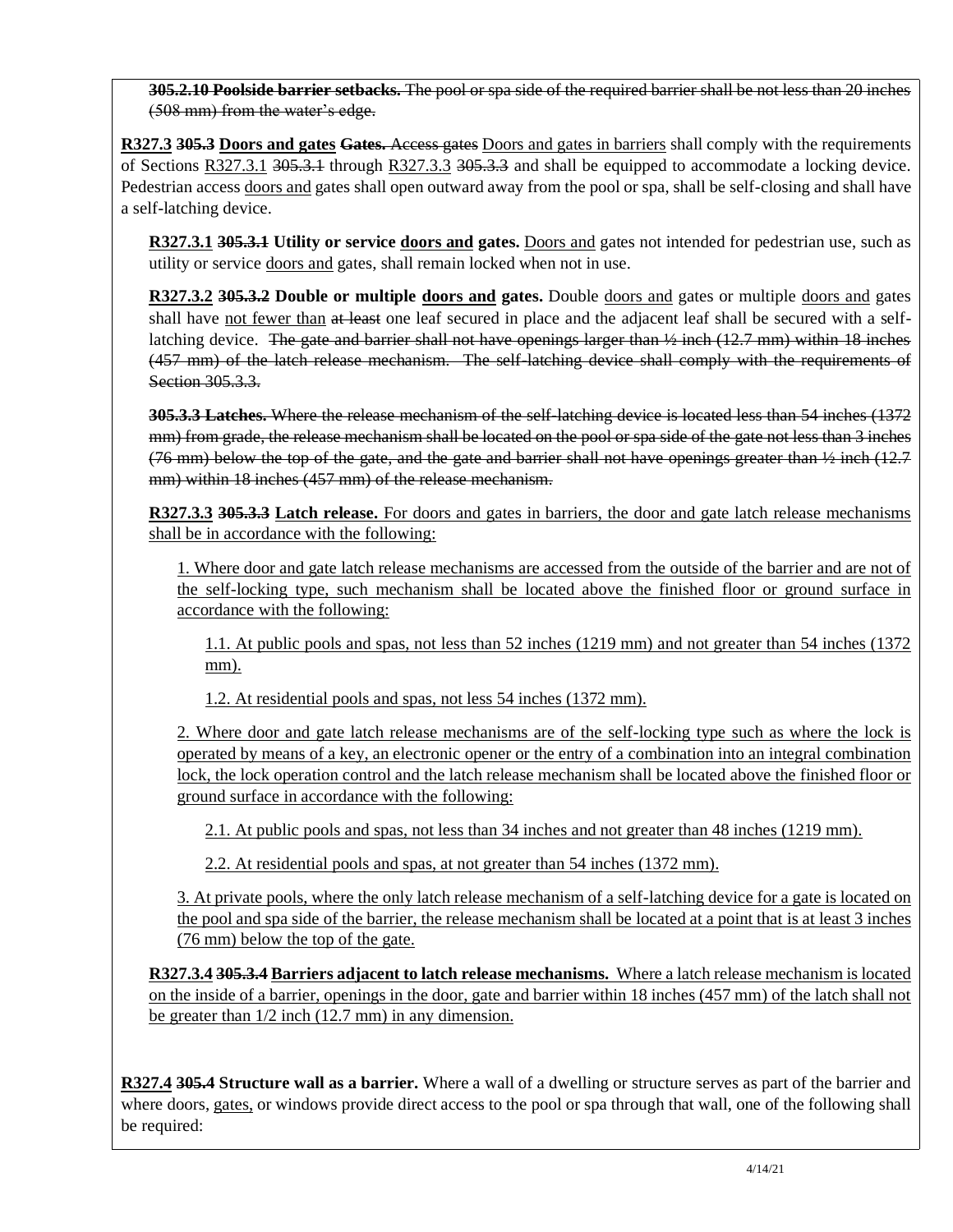- 1. Operable windows having a sill height of less than 48 inches (1219 mm) above the indoor finished floor, and doors, and gates shall have an alarm that produces an audible warning when the window, door or their screens are opened. The alarm shall be *listed* and *labeled* as a water hazard entrance alarm in accordance with UL 2017. In dwellings or structures not required to be Accessible units, Type A units or Type B units, the operable parts of the alarm deactivation switches shall be located 54 inches (1372 mm) or more above the finished floor. In dwellings or structures required to be Accessible units, Type A units or Type B units, the operable parts of the alarm deactivation switches shall be located not greater than 54 inches (1372 mm) and not less than 48 inches (1219 mm) above the finished floor.
- 2. In dwellings not required to be Accessible units, Type A units or Type B units, the operable parts of the alarm deactivation switches shall be located at not less than 54 inches (1372 mm) above the finished floor.
- 3. In dwellings required to be Accessible units, Type A units or Type B units, the operable parts of the alarm deactivation switches shall be located not greater than 54 inches (1372 mm) and not less than 48 inches (1219 mm) above the finished floor.
- 4. In structures other than dwellings, the operable parts of the alarm deactivation switches shall be located not greater than 54 inches (1372 mm) and not less than 48 inches (1220 mm) above the finished floor.
- 5. 2. A *safety* cover that is *listed* and *labeled* in accordance with ASTM F 1346 is installed for the pools and spas.
- 6. 3. An *approved* means of protection, such as self-closing doors with self-latching devices, is provided. Such means of protection shall provide a degree of protection that is not less than the protection afforded by Item 1 or 2.

**R327.5 305.5 On-ground residential pool structure as a barrier.** An on-ground *residential* pool wall structure or a barrier mounted on top of an on-ground *residential* pool wall structure shall serve as a barrier where all of the following conditions are present:

- 1. Where only the pool wall serves as the barrier, the bottom of the wall is on grade, the top of the wall is not less than 48 inches (1219 mm) above grade for the entire perimeter of the pool, the wall complies with the requirements of Section 327.2 305.2 and the pool manufacturer allows the wall to serve as a barrier.
- 2. Where a barrier is mounted on top of the pool wall, the top of the barrier is not less than 48 inches (1219 mm) above grade for the entire perimeter of the pool, and the wall and the barrier on top of the wall comply with the requirements of Section 327.2 305.2.
- 3. Ladders or steps used as means of access to the pool are capable of being secured, locked or removed to prevent access except where the ladder or steps are surrounded by a barrier that meets the requirements of Section R327 305.
- 4. Openings created by the securing, locking or removal of ladders and steps do not allow the passage of a 4 inch (102 mm) diameter sphere.
- 5. Barriers that are mounted on top of on-ground *residential* pool walls are installed in accordance with the pool manufacturer's instructions.

**R327.6 305.6 Natural barriers.** In the case where the pool or spa area abuts the edge of a lake or other natural body of water, public access is not permitted or allowed along the shoreline, and required barriers extend to and beyond the water's edge not less than 18 inches (457 mm), a barrier is not required between the natural body of water shoreline and the pool or spa.

**R327.7 305.7 Natural topography.** Natural topography that prevents direct access to the pool or spa area shall include but not be limited to mountains and natural rock formations. A natural barrier *approved* by the governing